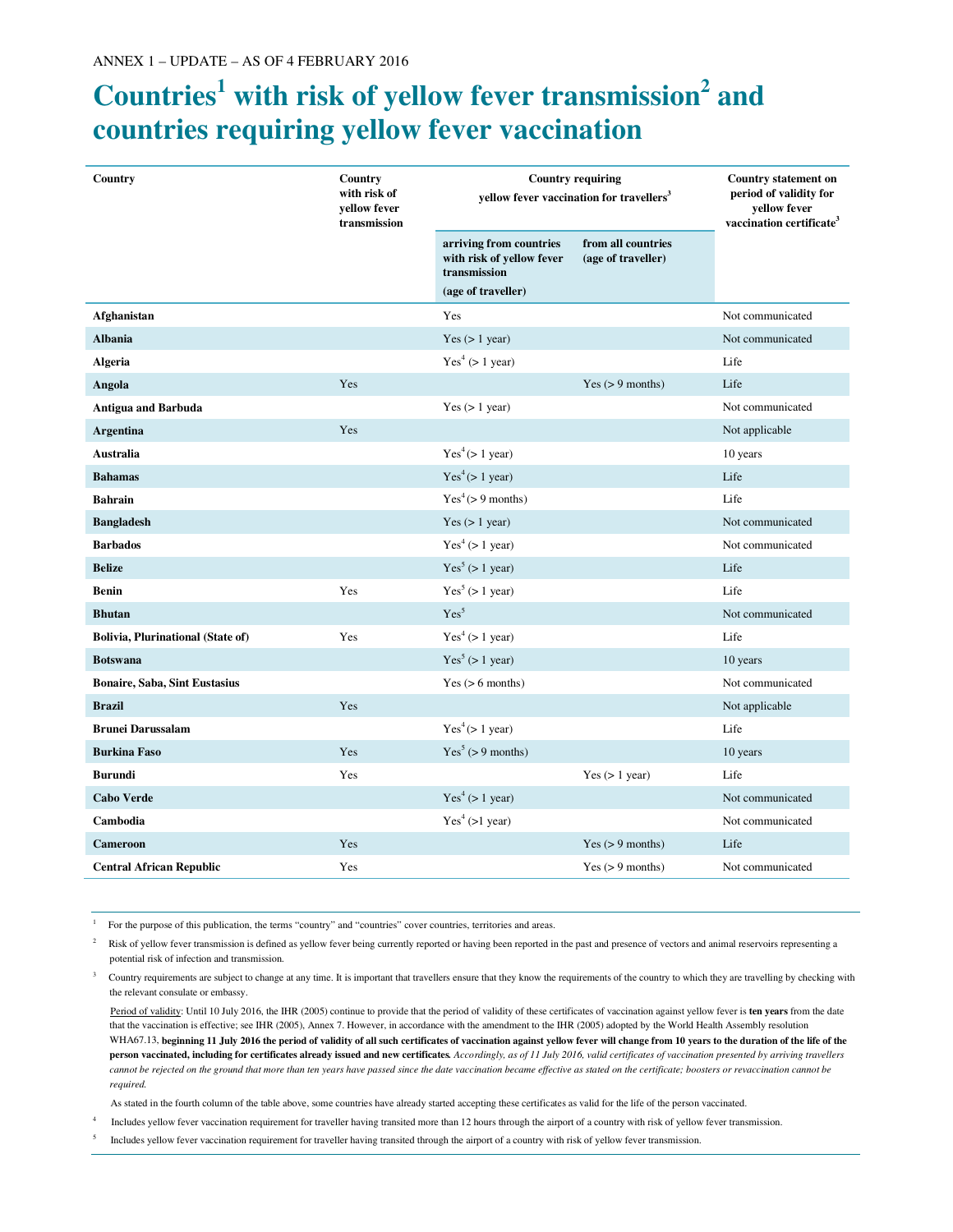| Country                                      | Country                                      | <b>Country requiring</b>                                                                   |                                          | <b>Country statement on</b><br>period of validity for<br>yellow fever vaccination<br>certificate <sup>3</sup> |
|----------------------------------------------|----------------------------------------------|--------------------------------------------------------------------------------------------|------------------------------------------|---------------------------------------------------------------------------------------------------------------|
|                                              | with risk of<br>yellow fever<br>transmission | yellow fever vaccination for travellers <sup>3</sup>                                       |                                          |                                                                                                               |
|                                              |                                              | arriving from countries<br>with risk of yellow fever<br>transmission<br>(age of traveller) | from all countries<br>(age of traveller) |                                                                                                               |
| Chad                                         | Yes                                          | Yes                                                                                        |                                          | Not communicated                                                                                              |
| China                                        |                                              | Yes <sup>5</sup> (> 1 year)                                                                |                                          | Not communicated                                                                                              |
| <b>Christmas Island</b>                      |                                              | Yes <sup>4</sup> (> 1 year)                                                                |                                          | 10 years                                                                                                      |
| Colombia                                     | Yes                                          |                                                                                            |                                          | Not applicable                                                                                                |
| Congo                                        | Yes                                          |                                                                                            | Yes $(> 9$ months)                       | Life                                                                                                          |
| <b>Costa Rica</b>                            |                                              | Yes <sup>4</sup>                                                                           |                                          | Life                                                                                                          |
| Côte d'Ivoire                                | Yes                                          |                                                                                            | Yes $(> 9$ months)                       | Not communicated                                                                                              |
| Curaçao                                      |                                              | Yes $(> 6$ months)                                                                         |                                          | Not communicated                                                                                              |
| <b>Democratic People's Republic of Korea</b> |                                              | Yes (> 1 year)                                                                             |                                          | Not communicated                                                                                              |
| <b>Democratic Republic of the Congo</b>      | Yes                                          |                                                                                            | Yes $(> 9$ months)                       | Life                                                                                                          |
| <b>Djibouti</b>                              |                                              | Yes <sup>5</sup> (> 1 year)                                                                |                                          | 10 years                                                                                                      |
| Dominica                                     |                                              | Yes <sup>4</sup> (>1 year)                                                                 |                                          | Not communicated                                                                                              |
| <b>Ecuador</b>                               | Yes                                          | Yes <sup>4</sup> (> 1 year)                                                                |                                          | Life                                                                                                          |
| Egypt                                        |                                              | Yes <sup>4</sup> (> 9 months)                                                              |                                          | Life                                                                                                          |
| <b>El Salvador</b>                           |                                              | Yes <sup>4</sup> (> 1 year)                                                                |                                          | Life                                                                                                          |
| <b>Equatorial Guinea</b>                     | Yes                                          | Yes( > 6 months)                                                                           |                                          | Not communicated                                                                                              |
| <b>Eritrea</b>                               |                                              | Yes <sup>4</sup> ( $> 9$ months)                                                           |                                          | Life                                                                                                          |
| <b>Ethiopia</b>                              | Yes                                          | Yes <sup>4</sup> (> 9 months)                                                              |                                          | 10 years                                                                                                      |
| Fiji                                         |                                              | Yes <sup>4</sup> (> 1 year)                                                                |                                          | 10 years                                                                                                      |
| <b>French Guiana</b>                         | Yes                                          |                                                                                            | Yes (> 1 year)                           | Life from $1st$ Feb 2016                                                                                      |
| <b>French Polynesia</b>                      |                                              | Yes <sup>4</sup> (> 1 year)                                                                |                                          | Not communicated                                                                                              |
| Gabon                                        | Yes                                          |                                                                                            | Yes (> 1 year)                           | 10 years                                                                                                      |
| Gambia                                       | Yes                                          | Yes $(> 9$ months)                                                                         |                                          | Not communicated                                                                                              |
| Ghana                                        | Yes                                          |                                                                                            | Yes $(> 9$ months)                       | Life                                                                                                          |
| Grenada                                      |                                              | Yes <sup>4</sup> (> 1 year)                                                                |                                          | 10 years                                                                                                      |
| Guadeloupe                                   |                                              | Yes <sup>4</sup> (> 1 year)                                                                |                                          | Life from 1st Feb 2016                                                                                        |
| Guatemala                                    |                                              | Yes <sup>4</sup> (> 1 year)                                                                |                                          | Life                                                                                                          |
| Guinea                                       | Yes                                          | Yes $(>1$ year)                                                                            |                                          | Not communicated                                                                                              |
| Guinea-Bissau                                | Yes                                          |                                                                                            | Yes (> 1 year)                           | Not communicated                                                                                              |
| Guyana                                       | Yes                                          | Yes <sup>5</sup> (> 1 year)                                                                |                                          | Life                                                                                                          |
| <b>Honduras</b>                              |                                              | Yes <sup>4</sup> (>1 year)                                                                 |                                          | Life                                                                                                          |
| India                                        |                                              | Yes $(> 6$ months)                                                                         |                                          | Not communicated                                                                                              |
| Indonesia                                    |                                              | Yes $(> 9$ months)                                                                         |                                          | Not communicated                                                                                              |
| Iran (Islamic Republic of)                   |                                              | Yes <sup>4</sup> (> 9 months)                                                              |                                          | Life                                                                                                          |
| Iraq                                         |                                              | Yes <sup>4</sup> (> 9 months)                                                              |                                          | 10 years                                                                                                      |
| <b>Jamaica</b>                               |                                              | Yes <sup>5</sup> (> 1 year)                                                                |                                          | Life                                                                                                          |
| Jordan                                       |                                              | Yes <sup>4</sup> (> 1 year)                                                                |                                          | Life                                                                                                          |
| Kazakhstan                                   |                                              | Yes                                                                                        |                                          | Not communicated                                                                                              |
| Kenya                                        | Yes                                          | Yes $(>1$ year)                                                                            |                                          | Not communicated                                                                                              |
| Kiribati                                     |                                              | Yes $(>1$ year)                                                                            |                                          | Not communicated                                                                                              |
| Kyrgyzstan                                   |                                              | Yes <sup>4</sup> (>1 year)                                                                 |                                          | Not communicated                                                                                              |
| Lao People's Democratic Republic             |                                              | Yes                                                                                        |                                          | Not communicated                                                                                              |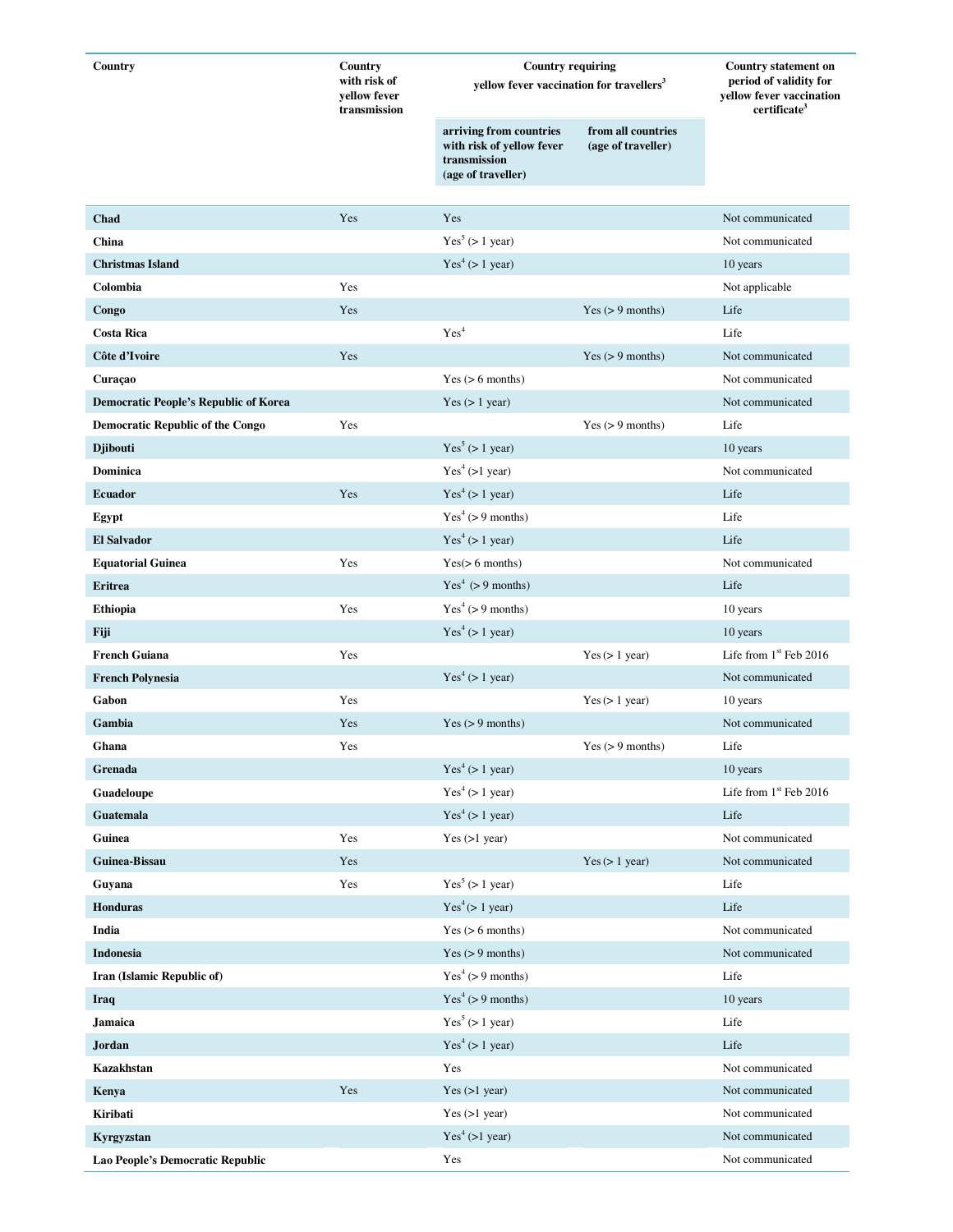| Country                                      | Country                                      | <b>Country requiring</b>                                                                   |                                          | <b>Country statement on</b><br>period of validity for<br>yellow fever vaccination<br>certificate <sup>3</sup> |
|----------------------------------------------|----------------------------------------------|--------------------------------------------------------------------------------------------|------------------------------------------|---------------------------------------------------------------------------------------------------------------|
|                                              | with risk of<br>yellow fever<br>transmission | yellow fever vaccination for travellers <sup>3</sup>                                       |                                          |                                                                                                               |
|                                              |                                              | arriving from countries<br>with risk of yellow fever<br>transmission<br>(age of traveller) | from all countries<br>(age of traveller) |                                                                                                               |
| Lesotho                                      |                                              | Yes <sup>4</sup> (> 9 months)                                                              |                                          | Not communicated                                                                                              |
| Liberia                                      | Yes                                          |                                                                                            | Yes $(> 1$ year)                         | Not communicated                                                                                              |
| Libya                                        |                                              | Yes <sup>5</sup> (> 1 year)                                                                |                                          | Life                                                                                                          |
| Madagascar                                   |                                              | Yes <sup>4</sup> (> 9 months)                                                              |                                          | Life                                                                                                          |
| Malawi                                       |                                              | Yes <sup>4</sup> (> 1 year)                                                                |                                          | Not communicated                                                                                              |
| Malaysia                                     |                                              | Yes <sup>4</sup> (> 1 year)                                                                |                                          | Life                                                                                                          |
| <b>Maldives</b>                              |                                              | Yes <sup>4</sup> (> 1 year)                                                                |                                          | Life                                                                                                          |
| Mali                                         | Yes                                          |                                                                                            | Yes $(> 1$ year)                         | Not communicated                                                                                              |
| <b>Malta</b>                                 |                                              | Yes <sup>4</sup> (> > 9 months)                                                            |                                          | Life                                                                                                          |
| Martinique                                   |                                              | Yes <sup>4</sup> (> 1 year)                                                                |                                          | Life from $1st$ Feb 2016                                                                                      |
| Mauritania                                   | Yes                                          | Yes $(> 1$ year)                                                                           |                                          | Not communicated                                                                                              |
| <b>Mauritius</b>                             |                                              | Yes <sup>4</sup> (> 1 year)                                                                |                                          | 10 years                                                                                                      |
| <b>Mayotte</b>                               |                                              | Yes <sup>4</sup> (> 1 year)                                                                |                                          | Life from $1st$ Feb 2016                                                                                      |
| Montserrat                                   |                                              | Yes $(> 1$ year)                                                                           |                                          | Not communicated                                                                                              |
| Mozambique                                   |                                              | Yes <sup>4</sup> (> 9 months)                                                              |                                          | Life                                                                                                          |
| <b>Myanmar</b>                               |                                              | Yes <sup>4</sup> (> 1 year)                                                                |                                          | Life                                                                                                          |
| <b>Namibia</b>                               |                                              | Yes <sup>5</sup> (> 1 year)                                                                |                                          | Not communicated                                                                                              |
| <b>Nauru</b>                                 |                                              | Yes $(> 1$ year)                                                                           |                                          | Not communicated                                                                                              |
| <b>Nepal</b>                                 |                                              | Yes <sup>4</sup> (> 1 year)                                                                |                                          | 10 years                                                                                                      |
| <b>New Caledonia</b>                         |                                              | Yes <sup>4</sup> (> 1 year)                                                                |                                          | Not communicated                                                                                              |
| <b>Niger</b>                                 | Yes                                          |                                                                                            | Yes $(> 1$ year)                         | Not communicated                                                                                              |
| Nigeria                                      | Yes                                          | Yes $(> 1$ year)                                                                           |                                          | Not communicated                                                                                              |
| <b>Niue</b>                                  |                                              | Yes $(> 9$ months)                                                                         |                                          | Not communicated                                                                                              |
| Oman                                         |                                              | Yes <sup>5</sup> (> 9 months)                                                              |                                          | Life                                                                                                          |
| Pakistan                                     |                                              | Yes <sup>4</sup> (> 1 year)                                                                |                                          | 10 years                                                                                                      |
| Panama                                       | Yes                                          |                                                                                            |                                          | Not applicable                                                                                                |
| Paraguay                                     | Yes                                          | Yes <sup>4</sup> (> 9 months)                                                              |                                          | Life                                                                                                          |
| Peru                                         | Yes                                          |                                                                                            |                                          | Not applicable                                                                                                |
| <b>Philippines</b>                           |                                              | Yes <sup>5</sup> (> 1 year)                                                                |                                          | Not communicated                                                                                              |
| <b>Pitcairn Islands</b>                      |                                              | Yes $(> 1$ year)                                                                           |                                          | Not communicated                                                                                              |
| <b>Reunion</b>                               |                                              | Yes <sup>4</sup> (> 1 year)                                                                |                                          | Life from $1st$ Feb 2016                                                                                      |
| Rwanda                                       |                                              |                                                                                            | Yes $(> 1$ year)                         | Not communicated                                                                                              |
| <b>Saint Barthelemy</b>                      |                                              | Yes <sup>4</sup> (> 1 year)                                                                |                                          | Not communicated                                                                                              |
| <b>Saint Kitts and Nevis</b>                 |                                              | Yes <sup>4</sup> (> 1 year)                                                                |                                          | Life                                                                                                          |
| <b>Saint Lucia</b>                           |                                              | Yes $(> 1$ year)                                                                           |                                          | Not communicated                                                                                              |
| <b>Saint Martin</b>                          |                                              | Yes <sup>4</sup> (> 1 year)                                                                |                                          | Not communicated                                                                                              |
| <b>Saint Vincent and the Grenadines</b>      |                                              | Yes (> 1 year)                                                                             |                                          | Not communicated                                                                                              |
| Samoa                                        |                                              | Yes <sup>4</sup> (> 1 year)                                                                |                                          | Not communicated                                                                                              |
|                                              |                                              | Yes <sup>5</sup> (> 1 year)                                                                |                                          | Life                                                                                                          |
| <b>Sao Tome and Principe</b><br>Saudi Arabia |                                              | Yes <sup>4</sup> (> 1 year)                                                                |                                          |                                                                                                               |
|                                              |                                              | Yes <sup>5</sup> (> 9 months)                                                              |                                          | Life                                                                                                          |
| Senegal                                      | Yes                                          |                                                                                            |                                          | Life                                                                                                          |
| <b>Seychelles</b>                            |                                              | Yes <sup>4</sup> (> 1 year)                                                                |                                          | 10 years                                                                                                      |